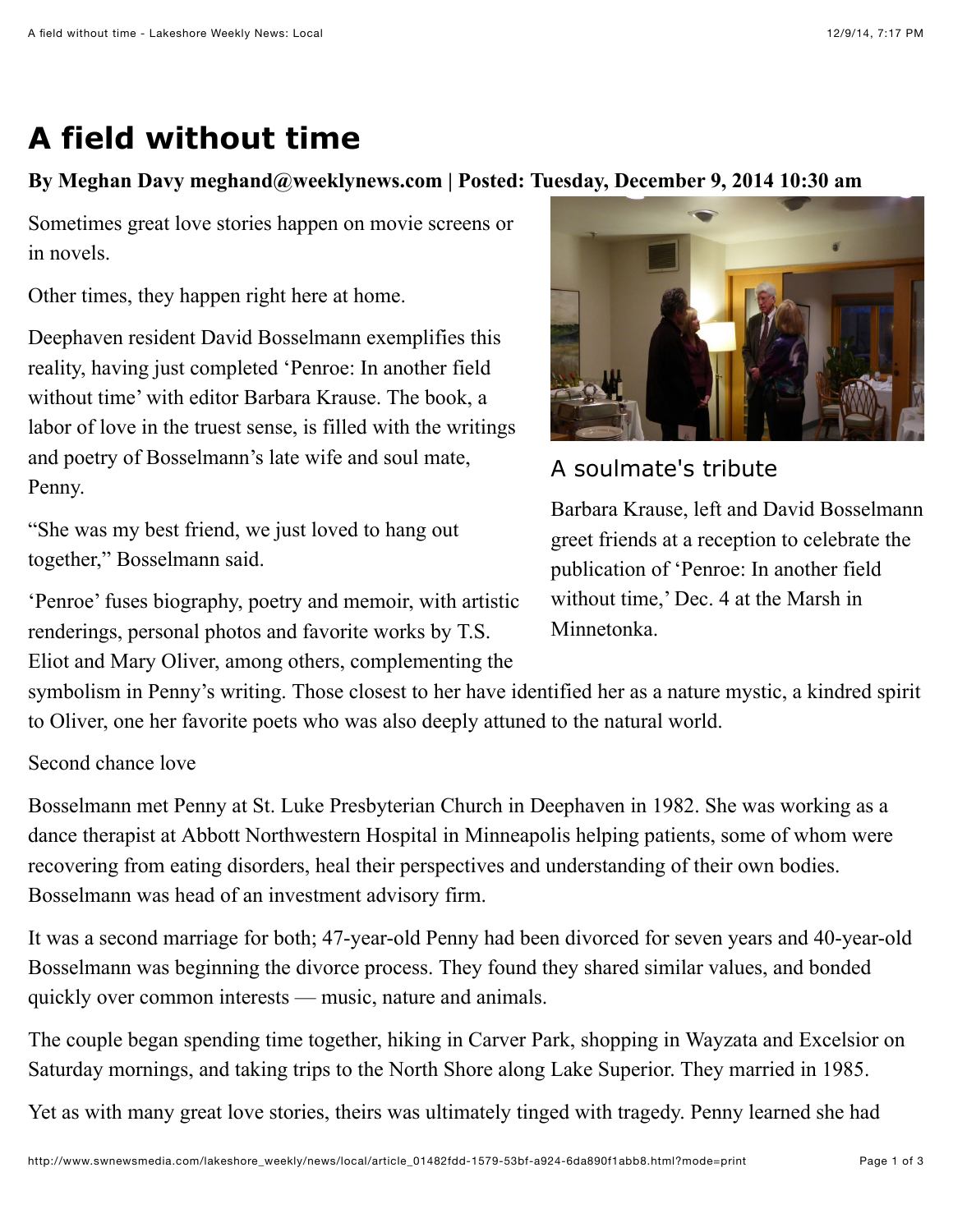ovarian cancer in the spring of 1999.

She maintained her positive outlook throughout her illness, seeking both traditional and alternative treatment methods and cherishing quality time with Bosselmann at the small Sarasota County, Fla. home they purchased as a sanctuary from her illness.

Following a nearly decade-long battle, Penny died of ovarian cancer in late December 2007. She was 72.

At her memorial service on Jan. 19, 2008, Bosselmann decided to write her biography as a memorial to her love of nature, her indomitable spirit, and the wisdom and light she brought to his life and the lives of so many others.

Grieving deeply, it was over a year before he felt able to begin gathering information. He searched for people who had known Penny throughout her life, and through interviews, phone calls and emails, came to know the woman he had loved even more deeply, learning more about the person she had been before meeting him at St. Luke all those years ago.

His journey led to Penny's childhood home in Forrest, Ill. and a conversation with her oldest childhood friend in Fayetteville, North Carolina.

He recorded the difficult times Penny encountered — the loss of her father at age 12, a brain aneurysm in her twenties that robbed her of her ability to play musical instruments — as well as the love and laughter that friends, family and many adventures brought. Talking about her, sharing stories, helped him begin to heal.

Knowing intuitively that the project was too precious to be placed in the care of a random stranger, Bosselmann completed eight chapters for family and friends, then set out to find the perfect editor. A friend introduced him to Barbara Krause of Making Words Work.

"I knew immediately that this was the person, and didn't even ask for a writing sample. Barbara put her heart and soul into this. There has been lots of serendipity on this journey, and that continues to be the case to present day," Bosselmann said.

Krause has collaborated with writers on four book projects including 'Penroe.' She worked closely with Bosselmann, read Penny's personal writings, which included six spiral notebooks filled with poetry, and visited their home to see the room where Penny wrote, with a windowed-wall overlooking a wooded area. It felt like making a friend, one she never had the chance to meet in this lifetime.

"I feel like she has communicated with me in different ways. Penny's totem was an owl. People thought of her as wise, she wrote poems on owls and was in awe of them" Krause said. "Early this morning, beginning at about 5:30, I heard an owl outside my window, three different times. We have never heard